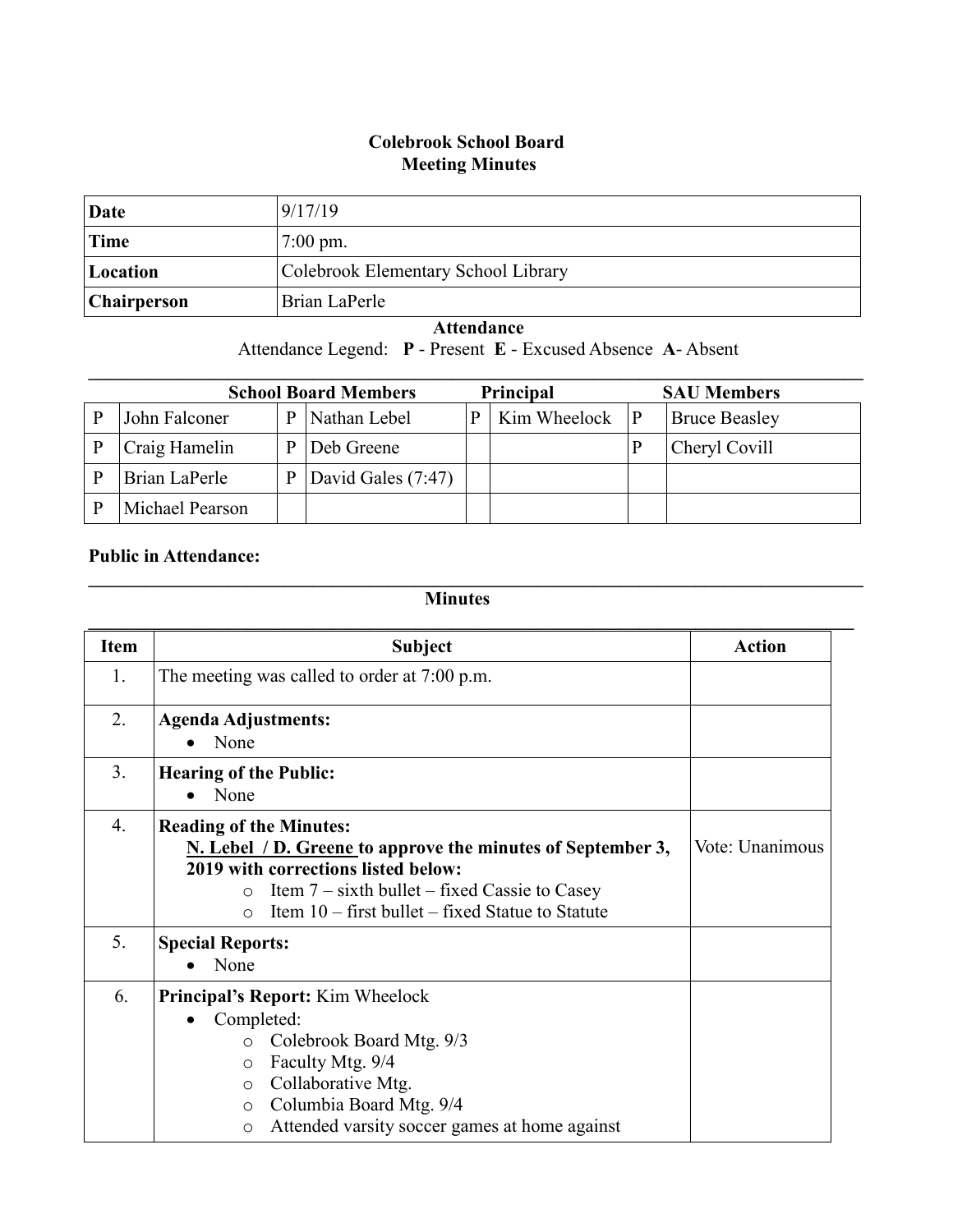|    | Sunapee 9/6<br>Attended varsity soccer games at home against Lisbon<br>$\circ$                     |  |
|----|----------------------------------------------------------------------------------------------------|--|
|    | 9/10<br>Attended middle school soccer games at home against<br>$\circ$                             |  |
|    | Littleton 9/12                                                                                     |  |
|    | NCES Regional Principal's Mtg. 9/13<br>$\circ$                                                     |  |
|    | Attended middle school and varsity soccer games at<br>$\circ$                                      |  |
|    | Groveton 9/14                                                                                      |  |
|    | In Process:<br>$\bullet$                                                                           |  |
|    | Reviewing negotiated contract for suggested changes.<br>$\circ$                                    |  |
|    | Weekly principal's messages<br>$\circ$                                                             |  |
|    | Working with project aware, we were able to order all<br>$\circ$                                   |  |
|    | students and staff t-shirts for homecoming.                                                        |  |
|    | The behavior matrix will be made into posters and<br>$\circ$                                       |  |
|    | displayed around the school.                                                                       |  |
|    | Upcoming:                                                                                          |  |
|    | Colebrook School Board Mtg. 9/17<br>$\circ$                                                        |  |
|    | Collaborative Mtg. 9/23<br>$\circ$                                                                 |  |
|    | Varsity game $\omega$ home 9/23 & 9/25<br>$\circ$                                                  |  |
|    | Homecoming week<br>$\circ$                                                                         |  |
|    | Booster club Mtg.<br>$\circ$                                                                       |  |
|    | School pictures 9/19<br>$\circ$                                                                    |  |
|    | Colebrook Collaborative Mtg.<br>$\circ$                                                            |  |
|    | Special education IEP Mtg.<br>$\circ$                                                              |  |
|    | <b>Building &amp; Grounds</b>                                                                      |  |
|    | Fire alarm due to faulty sensor; $3rd$ floor toilet has an<br>$\circ$                              |  |
|    | issue.                                                                                             |  |
|    | Two Errol students have approached K. Wheelock<br>$\circ$                                          |  |
|    | about snow machining to school. Ryan has a map of                                                  |  |
|    | potential parking option.                                                                          |  |
|    | There has been more supervision on the playground<br>$\circ$                                       |  |
|    | after school.                                                                                      |  |
|    | K. Wheelock spoke to the board on snow machining and                                               |  |
|    | showed a map of potential options.                                                                 |  |
|    | Much discussion on different options on how the snow<br>$\circ$                                    |  |
|    | machines could enter school property.                                                              |  |
|    | 1 option – Parking area $\omega$ Cook Shack<br>$\circ$                                             |  |
|    | 2 option – Parking $\omega$ CA in walking<br>$\circ$<br>3 option - Parking @ Municipal Parking Lot |  |
|    | $\circ$<br>Have them look $\omega$ the different options and K.<br>$\circ$                         |  |
|    | Wheelock will keep the board informed.                                                             |  |
|    | K. Wheelock mentioned the Key Club trip to Key Leader                                              |  |
|    | Conference coming up.                                                                              |  |
|    | <b>Student Council Report:</b>                                                                     |  |
|    | None                                                                                               |  |
|    |                                                                                                    |  |
| 7. | <b>Superintendent's Report: Bruce Beasley</b>                                                      |  |
|    | Legislature reconvened on the State Budget.                                                        |  |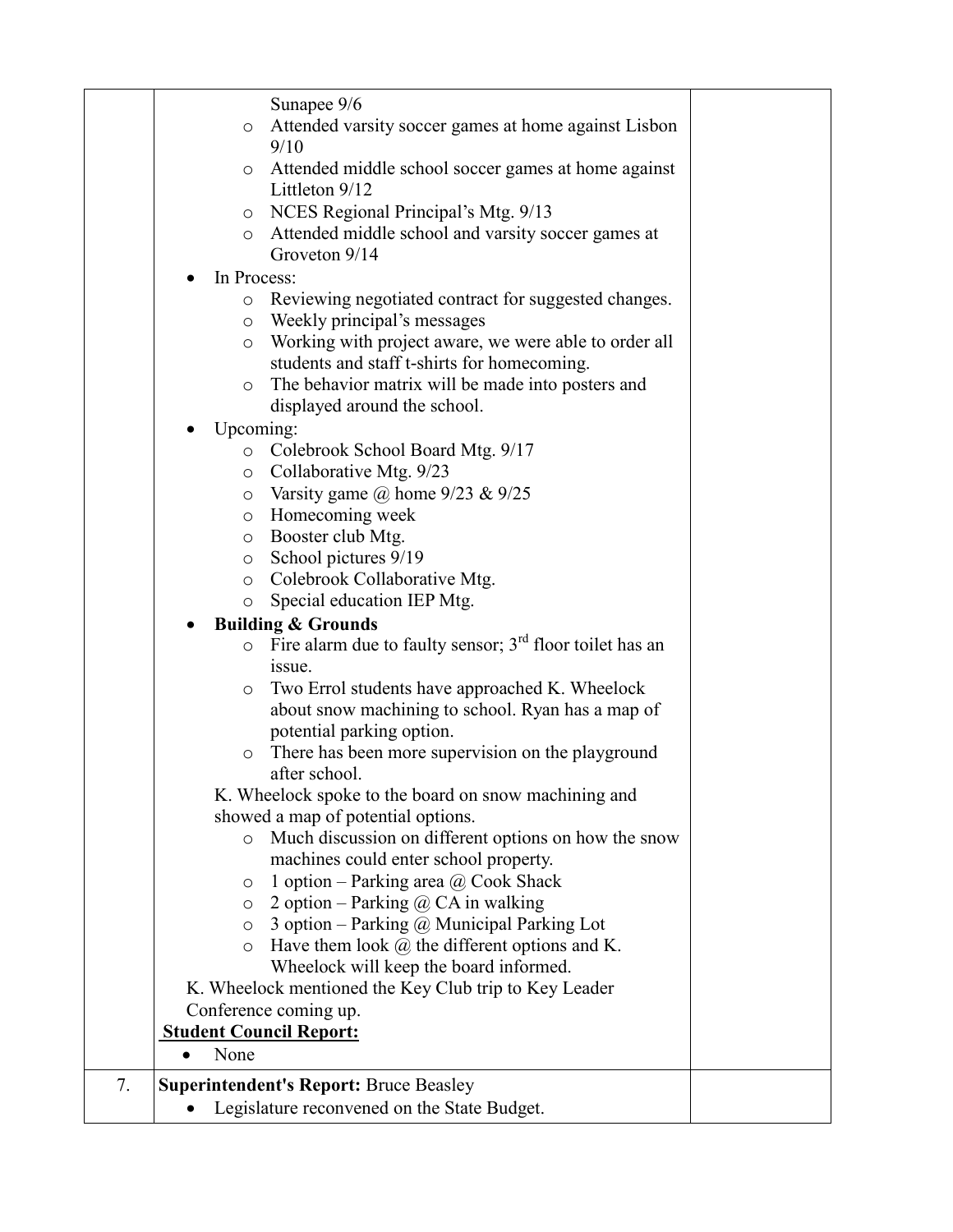|     | Homecoming week<br>$\bullet$                                                                       |                 |  |  |  |
|-----|----------------------------------------------------------------------------------------------------|-----------------|--|--|--|
|     | B. Beasley attended North Country Education services.                                              |                 |  |  |  |
|     | B. Beasley mentioned there are 3 staff members interested in<br>$\bullet$                          |                 |  |  |  |
|     | the Southern NH University to advance their degree in the                                          |                 |  |  |  |
|     | region.                                                                                            |                 |  |  |  |
|     | B. Beasley met $\omega$ CA building with representative from<br>$\bullet$                          |                 |  |  |  |
|     | <b>AHEAD &amp; UCVH</b>                                                                            |                 |  |  |  |
| 8.  | <b>Business Administrator's: Cheryl Covill</b>                                                     |                 |  |  |  |
|     | Pupil Enrollment for School Administrative Unit #7 was                                             |                 |  |  |  |
|     | passed out to everyone.                                                                            |                 |  |  |  |
|     | Prek = 11, Kindergarten = 8, 1 <sup>st</sup> Grade = 9, 2 <sup>nd</sup> Grade =<br>$\circ$         |                 |  |  |  |
|     | 10, $3^{\text{rd}}$ Grade = 6, $4^{\text{th}}$ Grade = 13, 5th Grade = 13, 6 <sup>th</sup>         |                 |  |  |  |
|     | Grade = 9, $7th$ Grade = 8, $8th$ Grade = 12, $9th$ Grade =                                        |                 |  |  |  |
|     | 26, $10^{th}$ Grade = 20, $11^{th}$ Grade = 15 & $12^{th}$ Grade = 15                              |                 |  |  |  |
|     | The booster club wants to change things for this year                                              |                 |  |  |  |
|     | homecoming activities.                                                                             |                 |  |  |  |
|     | Bonfire on ballfield and using left over pieces from<br>$\circ$                                    |                 |  |  |  |
|     | Brett McKinnon sawmill instead of pellets. Making                                                  |                 |  |  |  |
|     | sure no nails, staples, etc.                                                                       |                 |  |  |  |
|     | Having fireworks this year, making sure the school<br>$\circ$                                      |                 |  |  |  |
|     | gets a Certificate of Insurance.                                                                   | Vote: Unanimous |  |  |  |
|     | C. Hamelin / J. Falconer motion to allow the fireworks for                                         |                 |  |  |  |
|     | homecoming pending the outcome of the Certificate of                                               |                 |  |  |  |
|     | Insurance.                                                                                         |                 |  |  |  |
|     | Transportation – JJ bus service being a VT bus company                                             |                 |  |  |  |
|     | cannot bus the students.                                                                           |                 |  |  |  |
|     | C. Covill is working on getting a bus to transport the students<br>$\bullet$                       |                 |  |  |  |
|     | to the Key Leader trip.                                                                            |                 |  |  |  |
|     | There are some Liability issues.<br>$\bullet$                                                      |                 |  |  |  |
|     | Kitchen equipment $(a)$ CA building<br>$\bullet$                                                   |                 |  |  |  |
|     | $\circ$ 1 <sup>st</sup> option to any SAU members                                                  |                 |  |  |  |
|     | Place ad in the local papers                                                                       |                 |  |  |  |
|     | Snowplowing parking area between CA building and the SAU                                           |                 |  |  |  |
|     | building.                                                                                          |                 |  |  |  |
|     | Reach out to the Town's Crew and leave it up to their<br>$\circ$<br>desecration on plowing or not. |                 |  |  |  |
| 9.  | <b>NH School Board Association Business: John Falconer</b>                                         |                 |  |  |  |
|     | N. Lebel spoke on his online budget session.                                                       |                 |  |  |  |
|     | J. Falconer spoke on submitting a resolution form.<br>$\bullet$                                    |                 |  |  |  |
|     |                                                                                                    |                 |  |  |  |
| 10. | Co-Curricular Committee Report: Brian LaPerle<br>None<br>$\bullet$                                 |                 |  |  |  |
|     |                                                                                                    |                 |  |  |  |
| 11. | <b>Building Committee: Craig Hamelin</b>                                                           |                 |  |  |  |
|     | C. Hamelin talked on the mtg with AHEAD and what their                                             |                 |  |  |  |
|     | thoughts were.                                                                                     |                 |  |  |  |
|     | Not really sure with what AHEAD plans are but believe they                                         |                 |  |  |  |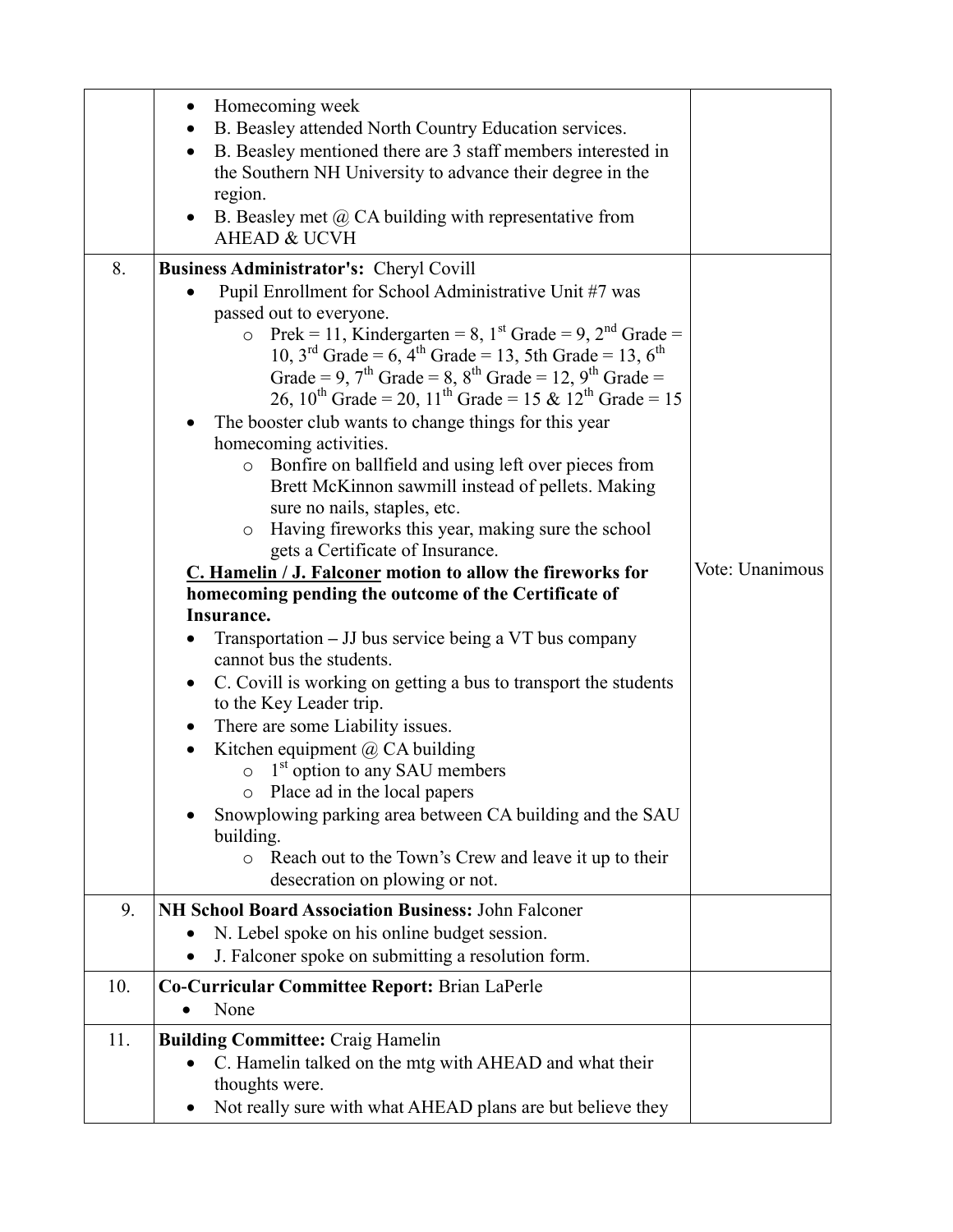|     | are still going forward with the study. Looking for grant<br>funding and what grants are available.<br>The UCVH (Colin Finn) ideas are no longer interested in<br>$\bullet$<br>proceeding.                                                                                                                                                                                                                                                                                                                                                                                                                                                                                                                                                                                                     |                                    |
|-----|------------------------------------------------------------------------------------------------------------------------------------------------------------------------------------------------------------------------------------------------------------------------------------------------------------------------------------------------------------------------------------------------------------------------------------------------------------------------------------------------------------------------------------------------------------------------------------------------------------------------------------------------------------------------------------------------------------------------------------------------------------------------------------------------|------------------------------------|
| 12. | <b>Policy Committee Report: Deb Greene</b><br>Mtg. on $9/26$ @ 6:00 p.m.                                                                                                                                                                                                                                                                                                                                                                                                                                                                                                                                                                                                                                                                                                                       |                                    |
| 13. | <b>Support Staff Committee Report: Michael Pearson</b><br>None                                                                                                                                                                                                                                                                                                                                                                                                                                                                                                                                                                                                                                                                                                                                 |                                    |
| 14. | <b>Negotiations Committee Report: John Falconer</b><br>Kathy Lawton Haynes will be setting up dates for ground<br>rules.                                                                                                                                                                                                                                                                                                                                                                                                                                                                                                                                                                                                                                                                       |                                    |
| 15. | <b>Curriculum Committee Report: David Gales</b><br>None<br>$\bullet$                                                                                                                                                                                                                                                                                                                                                                                                                                                                                                                                                                                                                                                                                                                           |                                    |
| 16. | <b>Technology Committee Report: David Gales</b><br>None<br>$\bullet$                                                                                                                                                                                                                                                                                                                                                                                                                                                                                                                                                                                                                                                                                                                           |                                    |
| 17. | <b>Regional Committee Report: Brian LaPerle</b><br>Met with the Superintendent and Board chairs from the<br>$\bullet$<br>Dresden School District and talked about questions from the<br>Regional Committee list.<br>Some school districts having 4 separate boards.<br>At the next Collaborative Community Mtg. to look at the chart<br>to figure out the direct number needed for staffing.                                                                                                                                                                                                                                                                                                                                                                                                   |                                    |
| 18. | <b>Unfinished Business:</b><br>None                                                                                                                                                                                                                                                                                                                                                                                                                                                                                                                                                                                                                                                                                                                                                            |                                    |
| 19. | <b>New Business:</b><br>Collaborative Update:<br>Already spoke on<br>Nursing Update:<br>Ad placed in papers for 2019 – 2020 3 School Nurses,<br>O<br>Colebrook, Pittsburg & Stewartstown Schools.<br>D. Greene / N. Lebel motion to create the Colebrook School<br>District Nursing position for 2019 - 2020 school years.<br>Timeline for Area Agreement: (Columbia)<br>Columbia & Colebrook met on 9/17/19, maybe making<br>$\circ$<br>some changes, asking other board members their<br>opinions.<br>Place on agenda for 10/1 Mtg.<br>$\circ$<br>Worker's Compensation Renewal<br>3 Yr. agreement with Primex, 10% increase, and<br>$\circ$<br>Current agreement expires on 12/19/19.<br>C. Hamelin / D. Greene motion for 3 Yr. agreement with<br><b>Primex for Worker's Compensation.</b> | Vote: Unanimous<br>Vote: Unanimous |